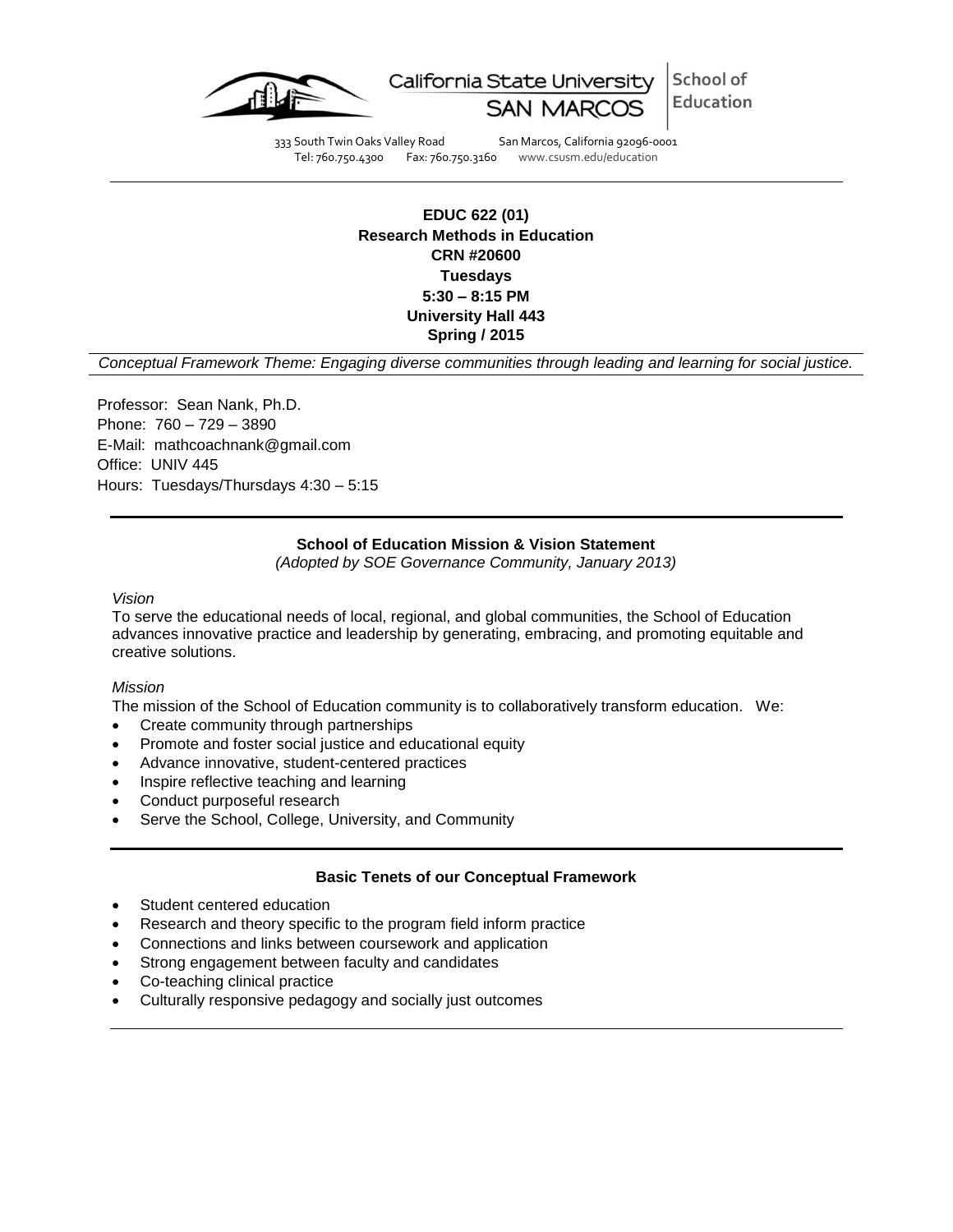## **COURSE DESCRIPTION**

A core course designed to introduce educational practitioners to the fields of educational research and evaluation. We will explore quantitative and qualitative methods of designing and conducting research in the context of educational settings. We will further examine measurement, assessment, common statistical techniques and methods for critiquing research and program evaluation studies.

#### **Course Prerequisites**

Admission to the School of Education is a prerequisite. Successful completion of EDUC 602 or EDAD 610 is also a prerequisite.

## **Course Objectives**

This course enables students to become effective, confident creators and consumers of research by providing a foundation of knowledge in the area of research methods that will enable them to read research and program evaluation reports with enough understanding to determine a study's merits.

Students will write a research proposal, which could lead to development of the first three chapters of their MA thesis.

During the course, students will increase: understanding of various research methodologies and statistical techniques; ability to interpret, summarize, and critique educational research; and skills in planning to conduct research.

Therefore students will:

- Develop a working understanding of research methods and designs for educational settings;
- Enhance their practical understanding of both quantitative and qualitative research methods;
- Be able to analyze the strengths and limitations of educational research studies;
- Be able to determine the appropriate use of educational research in addressing student achievement issues in schools.
- Be able to refer to appropriate sources to find the answers to research and evaluation problems and produce a comprehensive review of the literature.
- Develop a working understanding of descriptive and inferential statistical techniques;
- Design a proposal for a research study; and

Utilize correct APA style writing and citations.

#### **Required Texts**

*Assigned texts and readings must be brought to all class sessions.*

- American Psychological Association*.* (2009). *Publication manual of the American Psychological Association, 6th Ed.* Washington, DC: APA.
- Mertler, C.A. and Charles, C.M. (2010). *Introduction to educational research. 7th Ed.* Boston: Pearson Publishing.

Nank, S. D. (2011). *Testing over teaching: Mathematics education in the 21st century.* Chicago, IL: Discovery Association Publishing House.

\* Several other readings are required and will be available for download.

\* You must have access to Excel 2007 for Windows. This is available on campus, if no other access.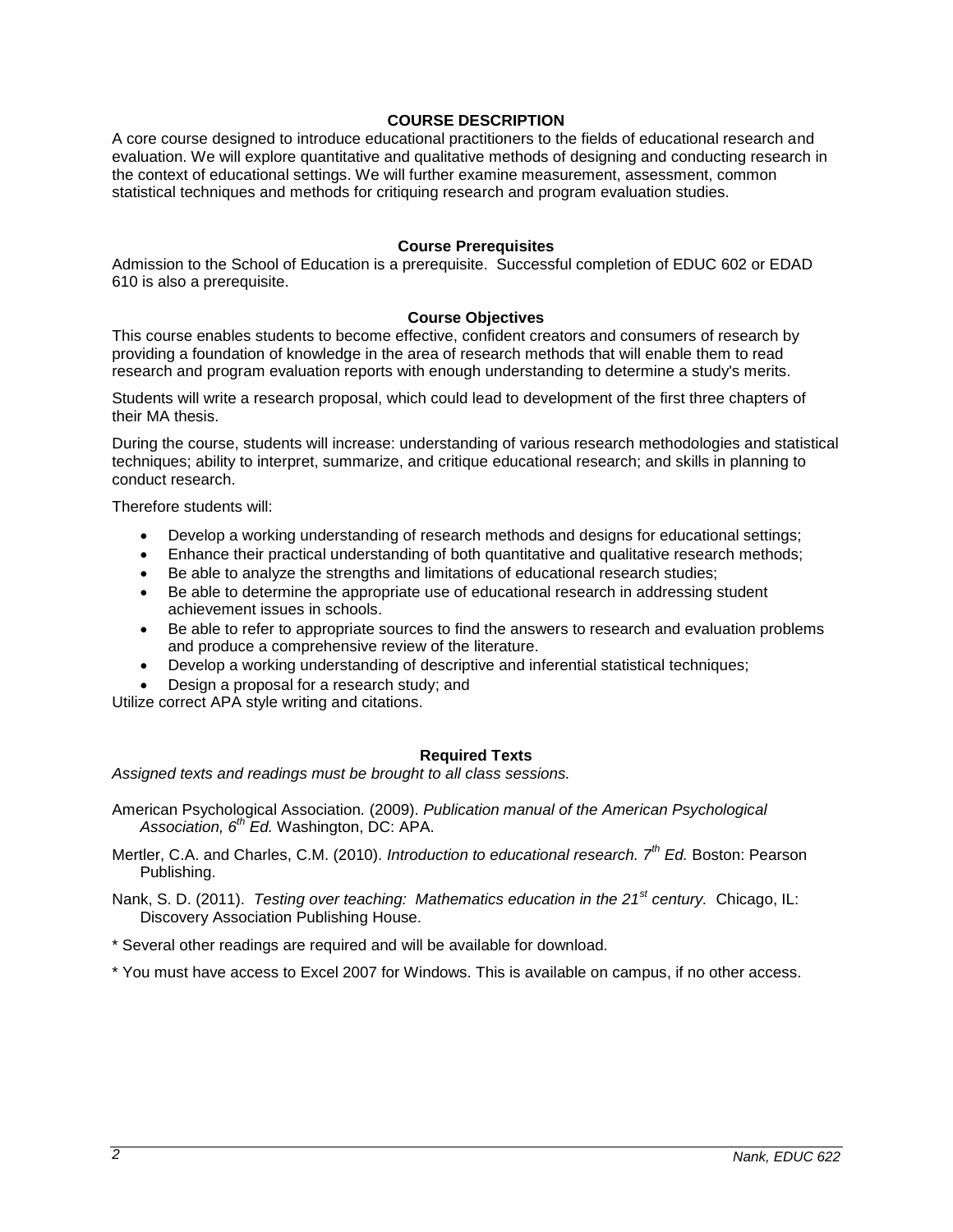## **Recommended Texts**

*Selections may be included in electronic readings.* 

Agar, M. H. (1996). *The professional stranger.* (2<sup>nd</sup> ed.). San Diego, CA: Academic Press.

- Cresswell, J. W. (2007). *Educational research: Planning, conducting and evaluating quantitative and qualitative research, 3rd Ed.* NY: Prentice Hall.
- Erickson, F. (1986). Qualitative methods in research on teaching. In M. Wittrock (Ed.), Handbook of research on teaching  $(3^{rd}$  ed., pp. 119-161). New York, NY: Macmillan.
- Geertz, C. (1973). Thick description: Toward an interpretive theory of culture. In Interpretation of cultures (pp. 3-30). New York, NY: Basic Books.
- Hammersley, M. & Atkinson, P. (1995). *Ethnography: Principles in practice.* (2<sup>nd</sup> ed.). New York, NY: Routledge.
- Hubbard, R. S. and Power, B. M. (1999). *Living the question: A guide for teacher researchers.* NY: Stenhouse.

Kliebard, H. M. (1982). Curriculum theory as metaphor. Theory into practice, 21, (1), 11-17.

To stay updated regarding educational issues that impact teaching, learning and leadership, you are urged to read current publications in the field. Some examples include: *Educational Leadership; The Journal of Special Education; Language Arts; Science and Children; Teaching Children Mathematics; Democracy & Education; Phi Delta Kappan; Teaching Tolerance;* and *Rethinking Schools.* 

## **STUDENT LEARNING OUTCOMES**

The Master of Arts in Education is designed for classroom teachers, administrators, and other educators who wish to extend or refine their knowledge and skills beyond the level attained in their previous studies. For some, master's level study is a way to improve their performance in the classroom; others seek preparation for leadership roles at the school or district level; still others may wish to use master's studies as the basis for graduate work at the doctoral level.

#### **GENERAL CONSIDERATIONS**

#### **Assessment of Professional Dispositions**

Assessing a candidate's dispositions within a professional preparation program is recognition that teaching and working with learners of all ages requires not only specific content knowledge and pedagogical skills, but positive attitudes about multiple dimensions of the profession. The School of Education has identified six dispositions – social justice and equity, collaboration, critical thinking, professional ethics, reflective teaching and learning, and life-long learning—and developed an assessment rubric. For each dispositional element, there are three levels of performance - *unacceptable*, *initial target*, and *advanced target*. The description and rubric for the three levels of performance offer measurable behaviors and examples.

The assessment is designed to provide candidates with ongoing feedback for their growth in professional dispositions and includes a self-assessment by the candidate. The dispositions and rubric are presented, explained and assessed in one or more designated courses in each program as well as in clinical practice. Based upon assessment feedback candidates will compose a reflection that becomes part of the candidate's Teaching Performance Expectation portfolio. Candidates are expected to meet the level of *initial target* during the program.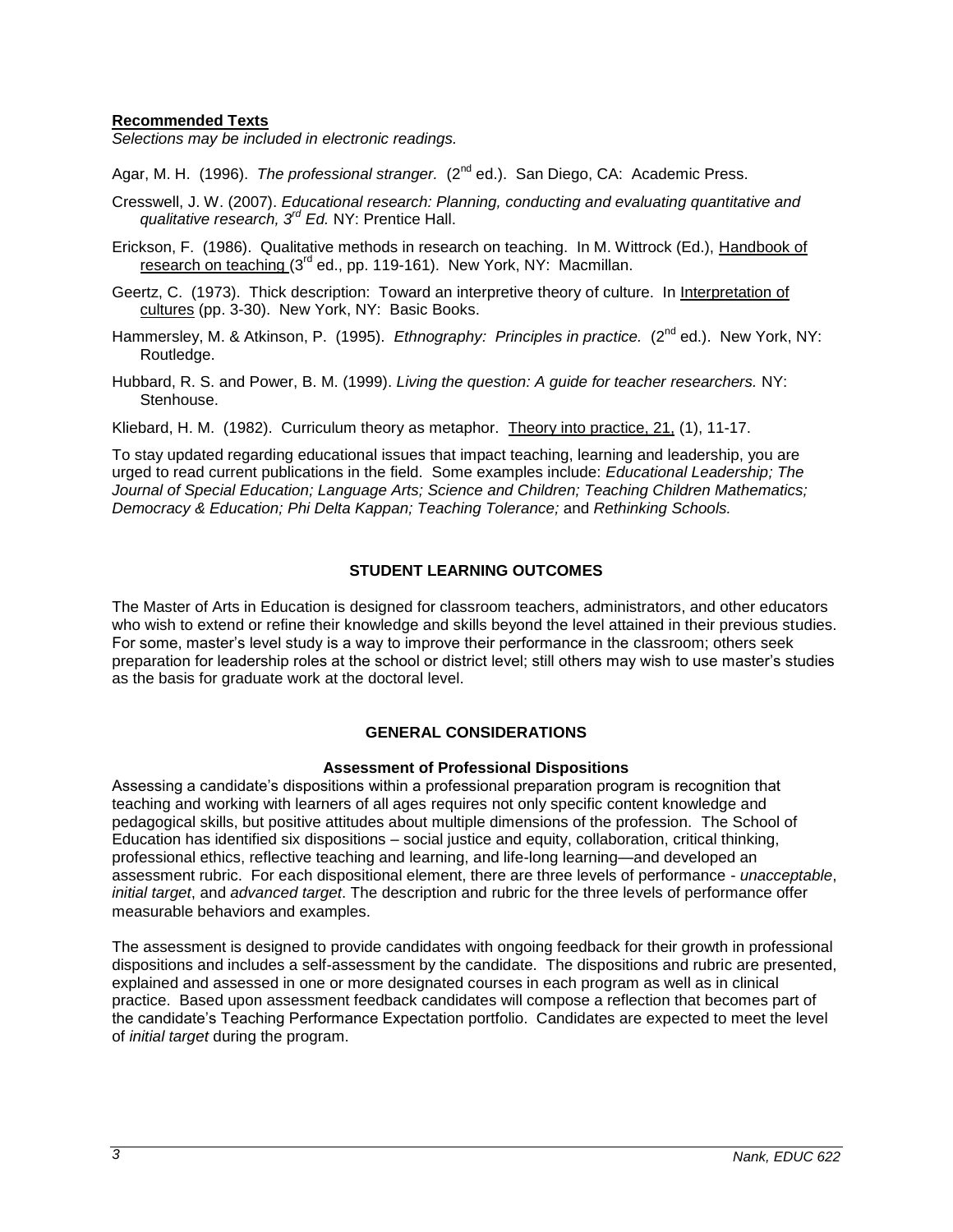## **School of Education Attendance Policy**

Due to the dynamic and interactive nature of courses in the School of Education, all candidates are expected to attend all classes and participate actively. At a minimum, candidates must attend more than 80% of class time, or s/he may not receive a passing grade for the course at the discretion of the instructor. Individual instructors may adopt more stringent attendance requirements. Should the candidate have extenuating circumstances, s/he should contact the instructor as soon as possible. *(Adopted by the COE Governance Community, December, 1997).*

*Course-Specific Participation and Attendance Policy:* This course approaches content in a variety of ways. Structured interactions, group processes, oral presentations, guided discussion of readings, and peer review exercises are the norm. Students are expected to have read assigned materials by the date indicated in the syllabus, and should come prepared to discuss readings individually or in variously structured groups. The degree of your engagement in these processes forms the basis for points assigned in the *participation* category.

Due to the fast paced and highly interactive nature of the course, regular attendance and full participation are expected; teaching and learning is difficult (if not impossible) if one is not present for and engaged in the process. Therefore, the above SoE Attendance Policy is amplified as follows:

- Missing more than two class meetings will result in one letter-grade reduction from your final course grade; in other words, -10 points from your total count. A third absence will result in failure of the course, per SoE policy.
- Arriving late or leaving early on two occasions will be considered the equivalent of one absence.

Up to 5 points may be recovered by a make-up assignment. The instructor will craft an assignment relevant to the missed day. Expect the task to be at minimum equivalent in time commitment to the missed session (3 hours).

#### **Students with Disabilities Requiring Reasonable Accommodations**

Candidates with disabilities who require reasonable accommodations must be approved for services by providing appropriate and recent documentation to the Office of Disable Student Services (DSS). This office is located in Craven Hall 4300, and can be contacted by phone at (760) 750-4905, or TTY (760) 750-4909. Candidates authorized by DSS to receive reasonable accommodations should meet with their instructor during office hours or, in order to ensure confidentiality, in a more private setting.

# **All University Writing Requirement**

The California State University maintains a Graduation Writing Assessment Requirement (GWAR) for master's students, to be completed before Advancement to Candidacy can be approved. A student may satisfy the graduate writing requirement in one of two ways: an acceptable standardized test score, or a paper that receives a passing score as described in the GWAR rubric. Toward the goal of providing opportunity for graduate students in the School of Education to satisfy the writing requirement, all papers in all graduate classes must adhere to the rules of style (for writing and format style) detailed in the *Publication Manual of the American Psychological Association, 6th ed.* (2009). This is a required textbook for all CSUSM SoE graduate courses.

#### *Course-Specific Graduate Writing Assessment Requirement (GWAR)*

In the School of Education at CSUSM, students complete the Graduate Writing Assessment Requirement (GWAR) through the submission of the *Article Critique* in EDUC 622. The student's writing in this assignment must demonstrate graduate level skills in (1) style and format, (2) mechanics, (3) content and organization, and (4) integration and critical analysis. The paper will be scored using a 4-point rubric in each of the aforementioned four areas. The minimal acceptable combined score from all of the four sections is 10 points, with no scores of "1" on any section, resulting in a minimum of a 2.5 average for all sections. The GWAR Rubric-based assessment of this paper will not directly impact your course grade; however you cannot be advanced to candidacy for your MA without arranging with the SoE to resubmit an equivalent writing sample. The GWAR Rubric is attached to this syllabus.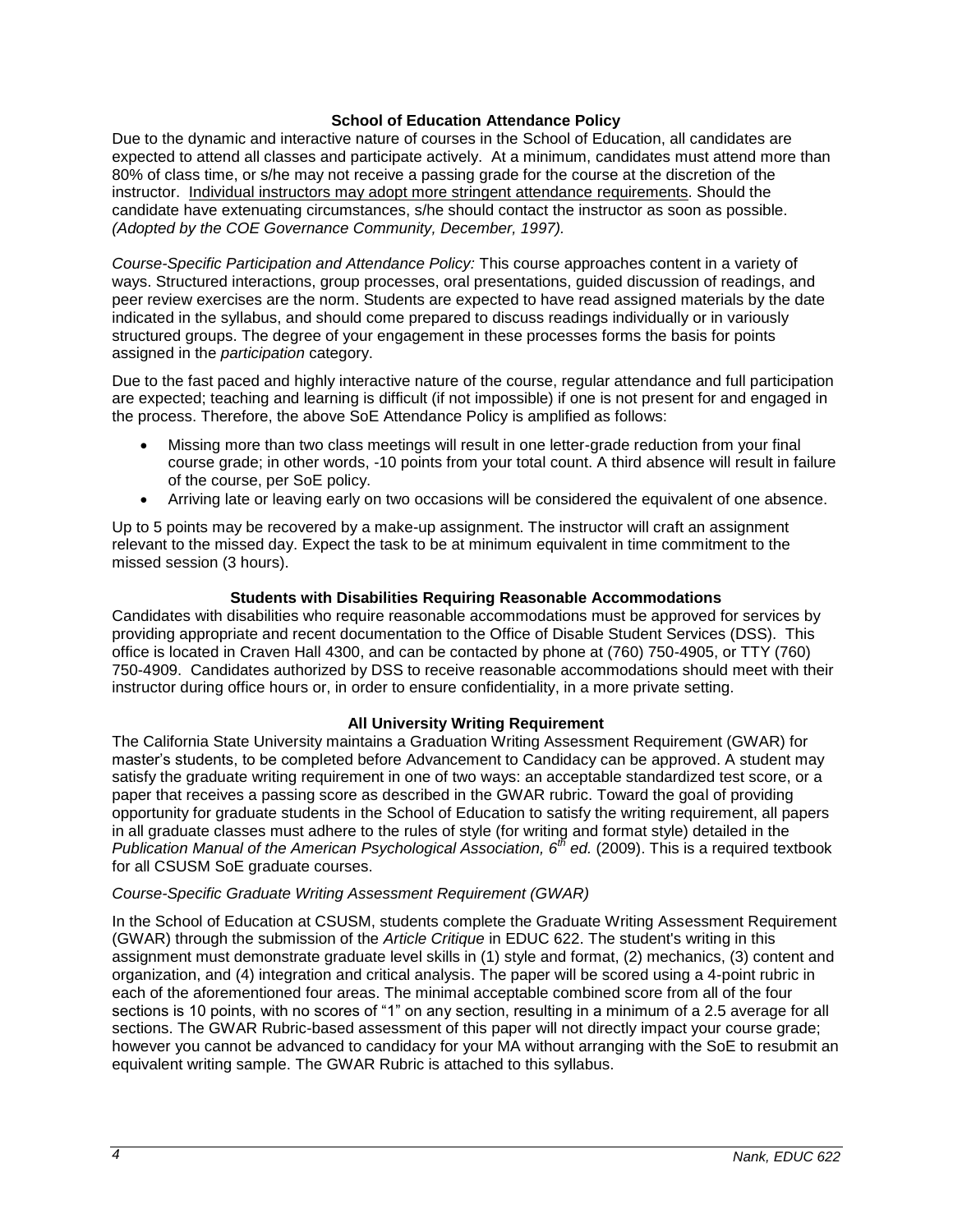## **CSUSM Academic Honesty Policy**

"Students will be expected to adhere to standards of academic honesty and integrity, as outlined in the Student Academic Honesty Policy. All written work and oral presentation assignments must be original work. All ideas/materials that are borrowed from other sources must have appropriate references to the original sources. Any quoted material should give credit to the source and be punctuated with quotation marks.

Students are responsible for honest completion of their work including examinations. There will be no tolerance for infractions. If you believe there has been an infraction by someone in the class, please bring it to the instructor's attention. The instructor reserves the right to discipline any student for academic dishonesty in accordance with the general rules and regulations of the university. Disciplinary action may include the lowering of grades and/or the assignment of a failing grade for an exam, assignment, or the class as a whole."

Incidents of Academic Dishonesty will be reported to the Dean of Students. Sanctions at the University level may include suspension or expulsion from the University.

#### **Plagiarism:**

As an educator, it is expected that each candidate will do his/her own work, and contribute equally to group projects and processes. Plagiarism or cheating is unacceptable under any circumstances. If you are in doubt about whether your work is paraphrased or plagiarized see the Plagiarism Prevention for Students website [http://library.csusm.edu/plagiarism/index.html.](http://library.csusm.edu/plagiarism/index.html) If there are questions about academic honesty, please consult the University catalog.

## **Use of Technology**

Candidates are expected to demonstrate competency in the use of various forms of technology (i.e. word processing, electronic mail, Moodle, use of the Internet, and/or multimedia presentations). Specific requirements for course assignments with regard to technology are at the discretion of the instructor. Keep a digital copy of all assignments for use in your teaching portfolio. All assignments will be submitted online, and some will be submitted in hard copy as well. Details will be given in class.

# **Electronic Communication Protocol**

Electronic correspondence is a part of your professional interactions. If you need to contact the instructor, e-mail is often the easiest way to do so. It is my intention to respond to all received e-mails in a timely manner. Please be reminded that e-mail and on-line discussions are a very specific form of communication, with their own nuances and etiquette. For instance, electronic messages sent in all upper case (or lower case) letters, major typos, or slang, often communicate more than the sender originally intended. With that said, please be mindful of all e-mail and on-line discussion messages you send to your colleagues, to faculty members in the School of Education, or to persons within the greater educational community. All electronic messages should be crafted with professionalism and care. Things to consider:

- Would I say in person what this electronic message specifically says?
- How could this message be misconstrued?
- Does this message represent my highest self?
- Am I sending this electronic message to avoid a face-to-face conversation?

In addition, if there is ever a concern with an electronic message sent to you, please talk with the author in person in order to correct any confusion.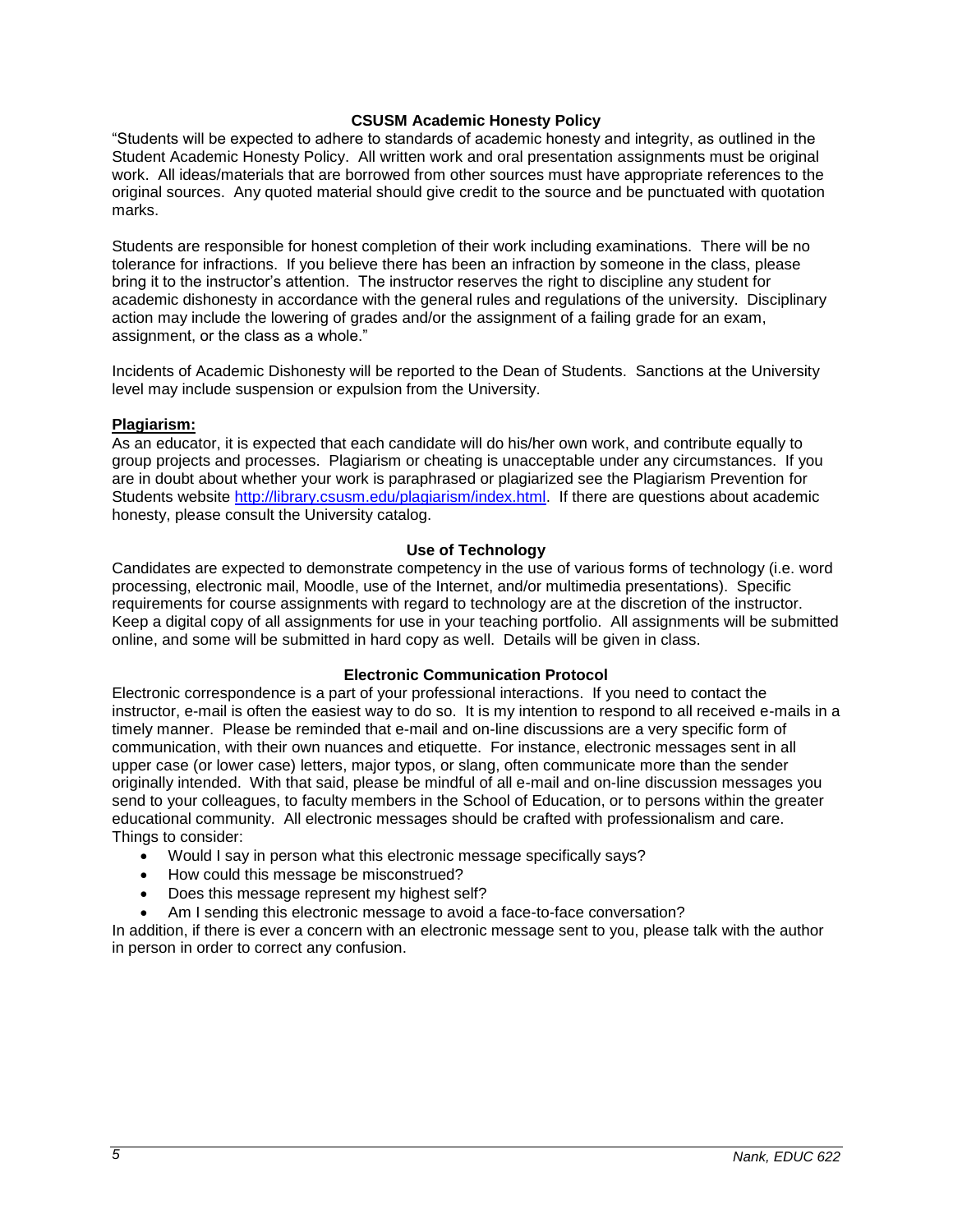## **COURSE REQUIREMENTS**

All assignments are due on the dates indicated. Assignments *must* be submitted via Cougar Courses, double-spaced, and with standard margins, and adhere to style and formatting guidelines of APA 6<sup>th</sup> ed., as appropriate to the assignment. It is expected that all assignments will reflect graduate-level expectations for composition and exposition. Use of electronic spelling and grammar checking is encouraged. The Writing Center is available for support (Kellogg Library 1103, 760-750-4168).

*Weekly Homework and Class Participation (30 points)*. As graduate students, you are expected to take an active role in class and class activities. The quality of this course rests on the quality of YOUR participation. Toward this end, you are expected to attend every face-to-face class meeting; arrive fully prepared for classroom activity (i.e. homework is completed); and participate wholly in classroom and online dialogue—including peer review activity. Each reading assignment will require a corresponding response, intended to provide an opportunity for brief personal review, digestion, and self-assessment of the content. These will usually be completed online, one per chapter read. The statistical reasoning content, studied online, is included in this grade.

*Annotated Bibliographies (10 points)*. Because your ability to find and use published literature is paramount to your understanding of research methods, you will be reading, summarizing, and interpreting a variety of published research studies. This practice will prepare you for the literature review portion of any research project and strengthen your critical analysis skills as a consumer of published research.

Four annotated bibliographies will be submitted, each with 5 resources related to the topic of your research proposal. The majority of each bibliography must be empirical research studies. The annotation for these studies will state briefly the research questions(s), the methodology, the research setting and participants, the methods for collecting data, the methods for analyzing data, and the findings. A few comments/critique of the research is appropriate, as are personal notes, such as quotes (with page numbers) that you predict you might use in future writing.

*Article Critique (20 points)*. For one article in particular, you will summarize then critique the research. The critique is not a reaction to the article or the material in it. It is not an explanation of the material, nor an amplification of it. Nor is the critique an editorial, a defense of the material from your standpoint. The article critique is (a.) a summary of the research methods and findings, and (b.) your evaluation of the article and how it is presented to you.

- Write a 4-6 page (maximum!) paper based on your summary and critique. You will be marked down if longer than 6 pages; brevity and concision are valued in this writing genre.
- Report the name of the journal, author(s), and title of the article *only* in a Reference section, save for minimal and introduction in the paper, i.e. the normal APA citational style that acknowledges author's last name and year of publication.
- The summary must include the research problem/questions; highlights of the literature review; name of the design methodology; participants and setting; key elements of the methods for data collection and data analysis; the findings of the research; and a restatement of the author's recommendations (e.g. why the findings are important to educators, how the findings can inform education, …).
- After this summary, complete a thoughtful critique, focusing on what you believe to be the strengths *and* weaknesses of the research. That is, the validity and reliability of the data, the methods to collect, the methods to analyze, and concerns about bias in findings and/or conclusions.

This article critique will also be assessed for your Graduate Writing Assessment Requirement (GWAR).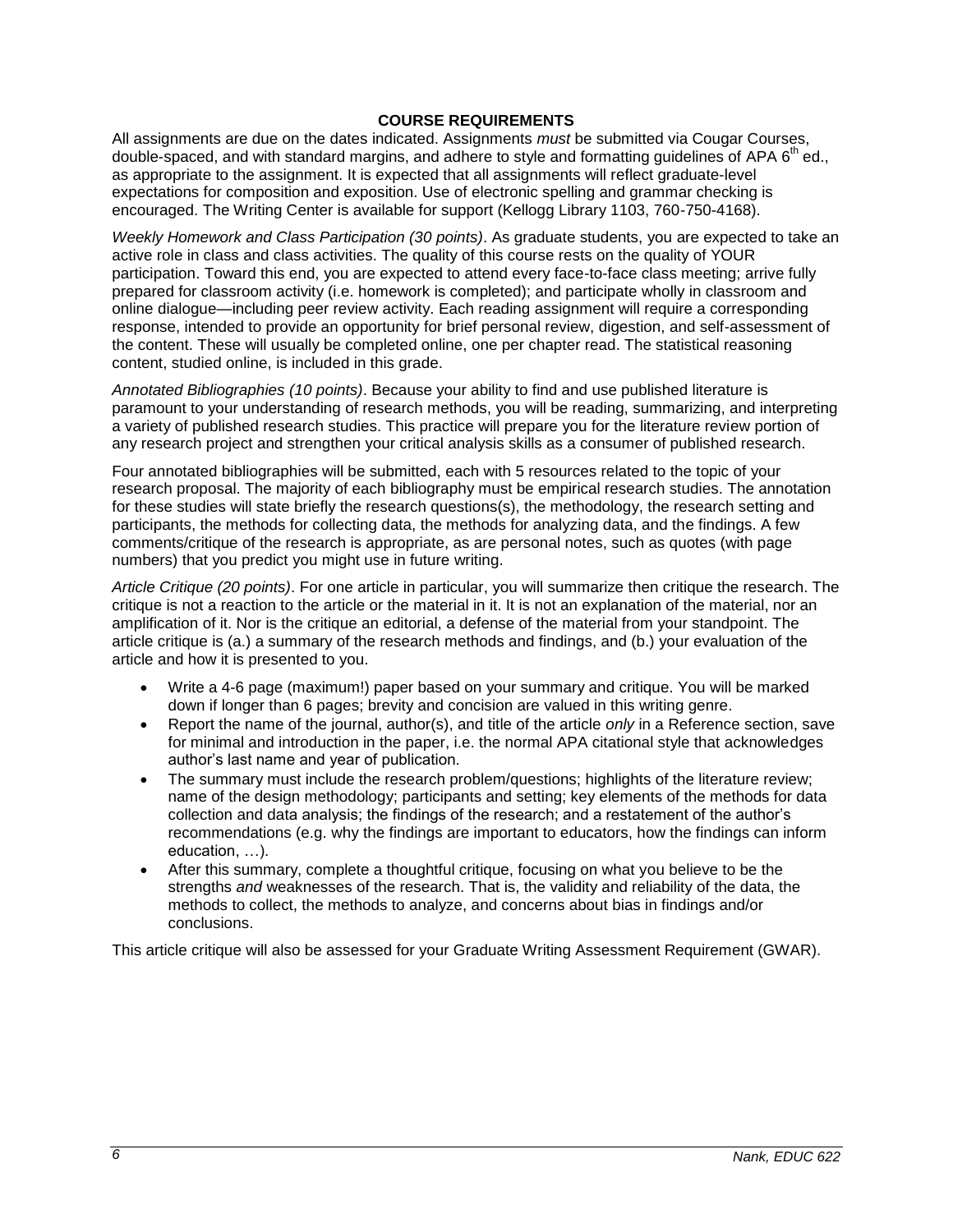*Research Proposal (40 points)*. To prepare you for future research, you will complete key components of a research proposal. These key components will include: Title Page, Table of Contents, Chapter 1: Statement of Problem *(outlined)*, Chapter 2: Literature Review, Chapter 3: Methodology *(outlined)*, and References. Other than the outlined portions, the proposal must conform to the APA  $6<sup>th</sup>$  edition style guide throughout.

For some students, this research proposal might lead directly to the Culminating Experience for their MA in Education. This proposal should be considered no more than a *draft* of the first three chapters your Masters thesis or project. It is strongly encouraged that upon completion of this draft, it is taken to your Chair for discussion and feedback. They will let you know when you are ready to submit your formal proposal, acceptance of which allows for your Advancement to Candidacy and enrollment in EDUC 698.

The School of Education (SoE) provides a rubric as an *optional* guide for your writing of each chapter of your final research/project thesis. For this class, you are encouraged to read this rubric before you begin writing, and then revisit it as you make revisions to your chapters in order to help you self-assess. You are also *strongly* encouraged to develop a peer-writing group to get feedback from others during your writing. Remember, *the key to good writing is rewriting*.

Specific details and requirements of the *Research Proposal*:

- *Chapter One: Introduction & Statement of Problem*. Chapter 1 is the Statement of the Problem of the Research Proposal and it should begin with a "Narrative hook" to introduce the topic. Expand that narrative to include the purpose statement and research question(s) following the guidance of Creswell (2012) on pages 64-75 & 122-135 [supplemental reading materials]. Chapter 1 should include the following components: background information, statement of the problem, purpose of study, rationale, research questions, significance of study, applications, limitations, definition of terms and a summary paragraph leading into the *Literature Review*. Your writing should "flow" and so each of the aforementioned components should not necessarily define the structure of the chapter. However, each component should be present. See the SoE Chapter 1 Thesis Rubric for more guidance.
- *Chapter Two: Literature Review.* The Literature Review is a critical and in-depth evaluation of previous research; it serves not only as a summary and critique, but also **synthesis** of the research particular to your area of study.

Your review of literature should be organized around common themes that you found in your research articles, not organized simply as a sequence of individual articles. You should write about the articles within the subheadings of your common themes. You are writing one overview of all of the articles together, not each one separately. Remember to discuss common themes or threads that run through all or some of the papers; do not have one separate paragraph about each paper. If a paper included something unique and significant, you can certainly discuss it.

Follow correct guidelines for citation; be sure to give the authors credit if you take something directly from their paper. Use quotation marks and include the page number when you use an exact quote.

Ensure that the **all** of the reviewed articles were the reports of empirical research conducted by the author(s), and that the majority of articles referenced in this chapter are primary sources. How do you know if it was empirical research? The authors will state the guiding research question(s), how they collected and analyzed data, and the results, implications and conclusions.

The Literature Review should have an introduction that ties the review of literature to your research question. The body of the chapter should be organized by underlying themes or threads (subtopics) that your articles address. You should have a summary at the end that summarizes the review of literature and how it is linked to your research question, and which leads the reader into the *Methodology*. See the SoE Chapter 2 Thesis Rubric for more guidance.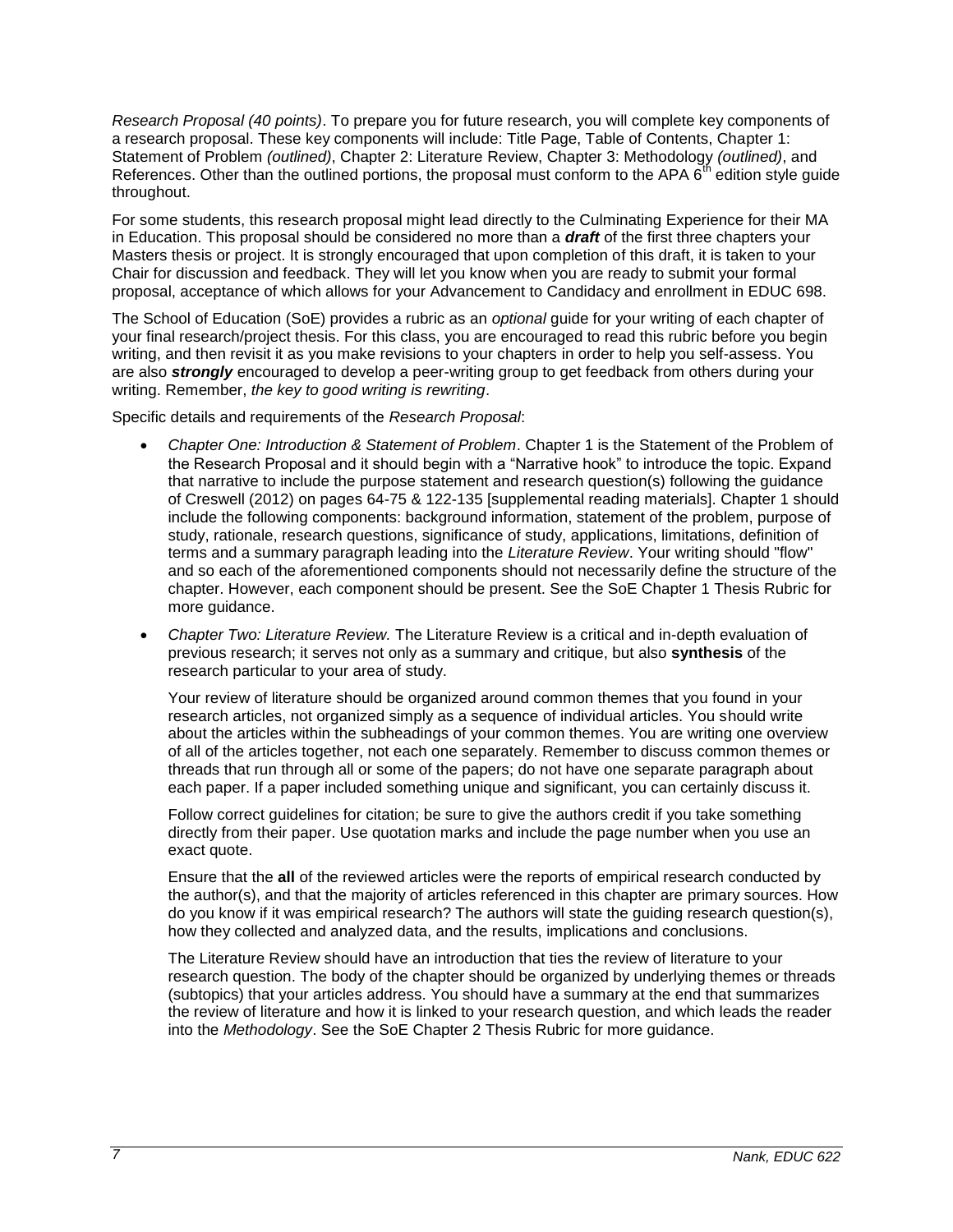*Chapter Three: Methodology.* Although only an outline, a quality response to this chapter is important; it is your opportunity to demonstrate what you know about designing a research study. Be thorough. Your methodology chapter will consist of an introduction to the chapter, description of your methodological design, description of the research participants and setting, the data to be collected, instruments and procedures for data collection, the methods for data analysis, and a summary. See the SoE Chapter 3 Thesis Rubric for more guidance.

## **Grading Standards**

Grades will be based on the following grading scale:

A ………… 90 – 100% B ………… 80 – 89%

C ………… 70 – 79%

D ………… 60 – 69%

F ………… Below 60%

The course is writing intensive, and success depends on keeping pace with course writing structures and due dates. As such, work submitted late, but within one week of the due date will be reduced by one letter grade. Work received over one week late will be recorded at half the graded value. *Note:* assignments are due whether or not you are present in class that day.

Each written assignment will be graded approximately 80% on content and context (detail, logic, synthesis of information, depth of analysis, etc.), and 20% on mechanics (grammar, syntax, spelling, format, uniformity of citation, etc.).